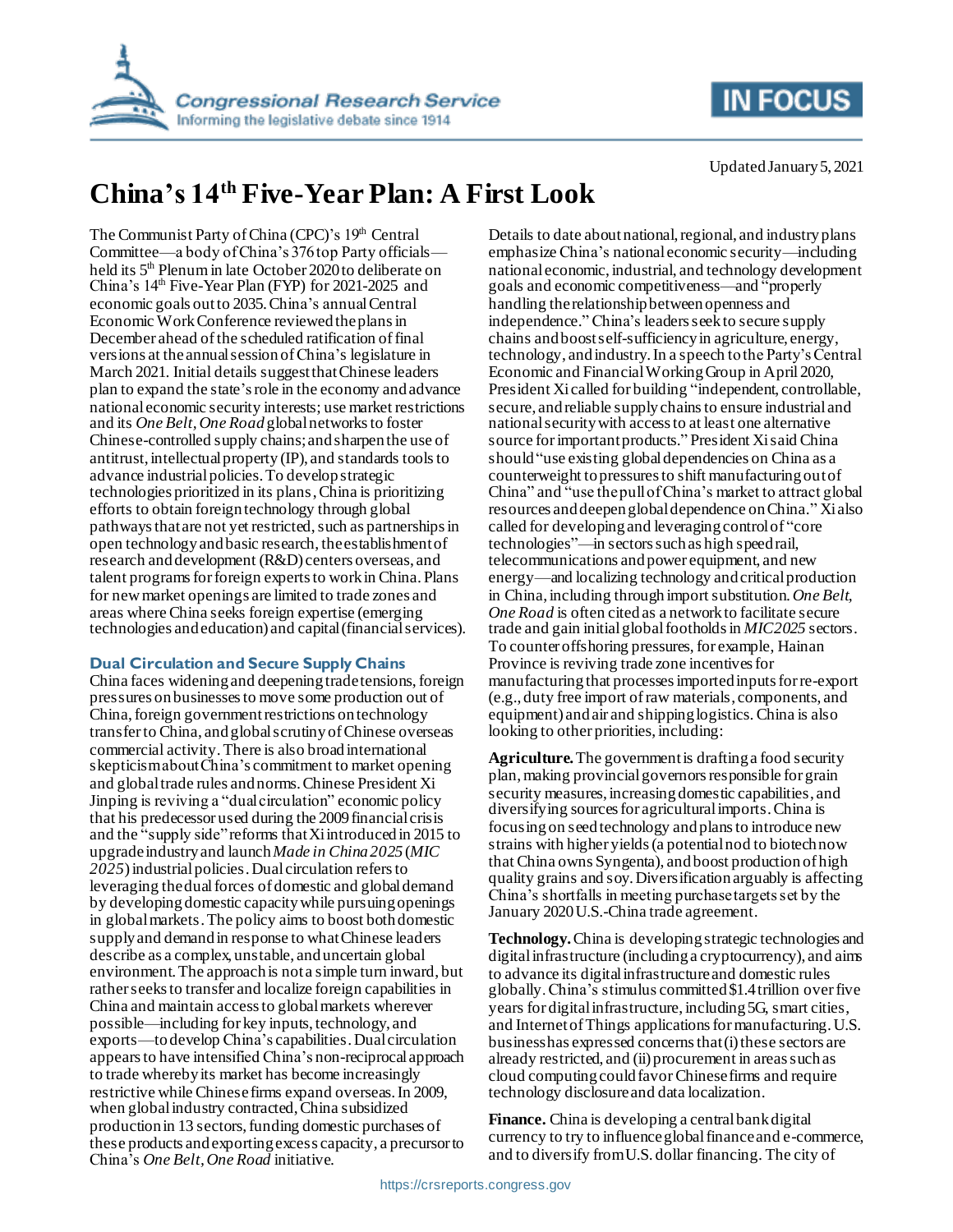Shenzhen and Hainan Province are to pilot cross-border cryptocurrency trade and cash pooling of foreign exchange and China's currency, the *renminbi*.The zones are also promoting financial services investment; the securitization and trading of data, energy, IP, and real estate assets; and cross-border financing for Chinese technology firms.

**Environmental Technologies.** China's pledge to peak  $CO<sub>2</sub>$ emissions by 2030 relies on *MIC 2025* goals in power and new energy technologies and materials, such as batteries. Plans call for half of vehicles to be electric or fuel-cell powered, and the other half hybrid by 2035. China's environmental and technology goals are mutually reinforcing; the  $14<sup>th</sup> FYP$  environmental policies could bolster China's efforts to upgrade manufacturing and require foreign technology transfer to meet new standards.

#### **"Indigenous" Innovation and Basic Research**

Chinese leaders arguably are emphasizing technology independence and indigenous innovation—long-standing themes in China's industrial policies—while prioritizing China's ability to continue to access foreign technology and global markets. The  $5<sup>th</sup>$  Plenum Communique reinforces innovation as the core driver of China's development, a direction set in 2006 with China's Medium and Long Term Plan for Science and Technology (MLP) and the  $13<sup>th</sup> FYP$ . These plans called for developing indigenous capabilities, decreasing dependence on foreign technology, and advancing emerging technologies. This process of "indigenous" innovation involves the introduction, absorption, and adaptationof foreign technology that is rebranded as indigenous Chinese capabilities. The Party's emphasis on developing domestic innovation capabilities has underpinned aspects of China's industrial policies of concern to Congress, such as forced technology transfer, industrial subsidies, state-financed acquisitions of foreign firms in strategic sectors, cyber intrusions, and IP theft.

The Chinese city Shenzhen is piloting  $14<sup>th</sup> FYP$  innovation priorities that include a focus on foreign partnerships and overseas centersfor basic research. China's talent plan incentives include visas and permits to facilitate frequent cross-border travel, work, and permanent residence of foreign experts in China. Reforms seek to commercialize research, transfer government patent rights to innovators, and revitalize national labs. China is looking to securitize IP and develop digital IP rights to foster the trade of IP.China is targeting foreign collaboration in basic research, open technology, andoverseas research centersto leverage areas that may fall outside current application of export controls and remain open for U.S. cooperation. These ties allow China to develop capabilities in priority areas, such as semiconductor design. Many countries' export controls focus on applied (but not basic) research and technology transfer across national borders. China's new semiconductor policies encourage foreign academic and industry collaboration and Chinese corporate R&D centers overseas. In June 2020, Chinese firms Huawei and San'an Optoelectronics announced a \$1.2 billion R&D center in the United Kingdomto develop semiconductor chips. Many top Chinese technology firms—including Alibaba, Baidu, and Tencent—haveU.S. R&D centers.

#### **State Control and Financing**

In September 2020, the CPC Central Committee called for strengthening Party control of the private sector to "build a backbone of private economic actors that are reliable and useful at critical moments." President Xi has called state firms an important pillar for the Party to govern and rejuvenate China, saying they must be stronger, better, and bigger. State funding continues to underpin priority sectors. The funding is challenging to track through a complex web of onshore and offshore corporate and financial vehicles, including government guidance funds; local government, insurance, and asset management companies; venture capital and private equity; corporate bonds; and stock listings.

#### **Standards, Antitrust and IP Tools**

China is mid-stream in advancing priorities set in the 2006 MLP and the  $13<sup>th</sup> FYP$ . New plans will likely continue to advance sectors and projects prioritized in these plans and *MIC 2025*—including aerospace, artificial intelligence, biotechnology, information technology, semiconductors, quantum computing, robotics, advanced machinery and rail, deep sea technologies, and new materials. China will likely introduce new projects and areas of emphasis, as well as policies to advance its next stage of development in these areas, including commercialization, standardization, financing, and export promotion. New plans emphasize standards development, andantitrust and IPRenforcement to advance industrial policies. These tools were used during China's  $12<sup>th</sup>$  and  $13<sup>th</sup>$  FYPs to require foreign technology and IP licensing, joint ventures, and divestitures to Chinese state firms. In 2018, China consolidated market competition, IP, and standards authorities in a powerful new regulator—the State Administration for Market Regulation (SAMR)—that is poised to play a key role in implementing the 14<sup>th</sup> FYP. Since then, China's Academy of Engineering and SAMR havebeen developing *China Standards 2035,* a plan to set standards to advance Chinese industrial goals and create interoperable civilian and military standards, raising questions about the dual use nature of Chinese overseas infrastructure. China's standards setting may focus on new technologies where China is likely to have greater influence in the absence of existing rules.

#### **Issues for Congress**

In response to China's plans to further lean on state-led development, Congress might:

- examine China's complex structuring of government industrial subsidies that make it difficult to determine the state's role and subsidization under global rules;
- respond to China's unconventional use of antitrust, IP, and standards tools, including potentially sharpeningU.S. authorities and strengthening the U.S. role in global technical bodies to counter China's policies;
- examine the implications of China's access to U.S. open source technology and basic research and whether export controls should be tightened; and
- consider how trade policy might enhance supply chain security and trade and technology collaboration among U.S. allies and partners.

**Karen M. Sutter**, Specialist in Asian Trade and Finance **Michael D. Sutherland**, Analyst in International Trade and Finance